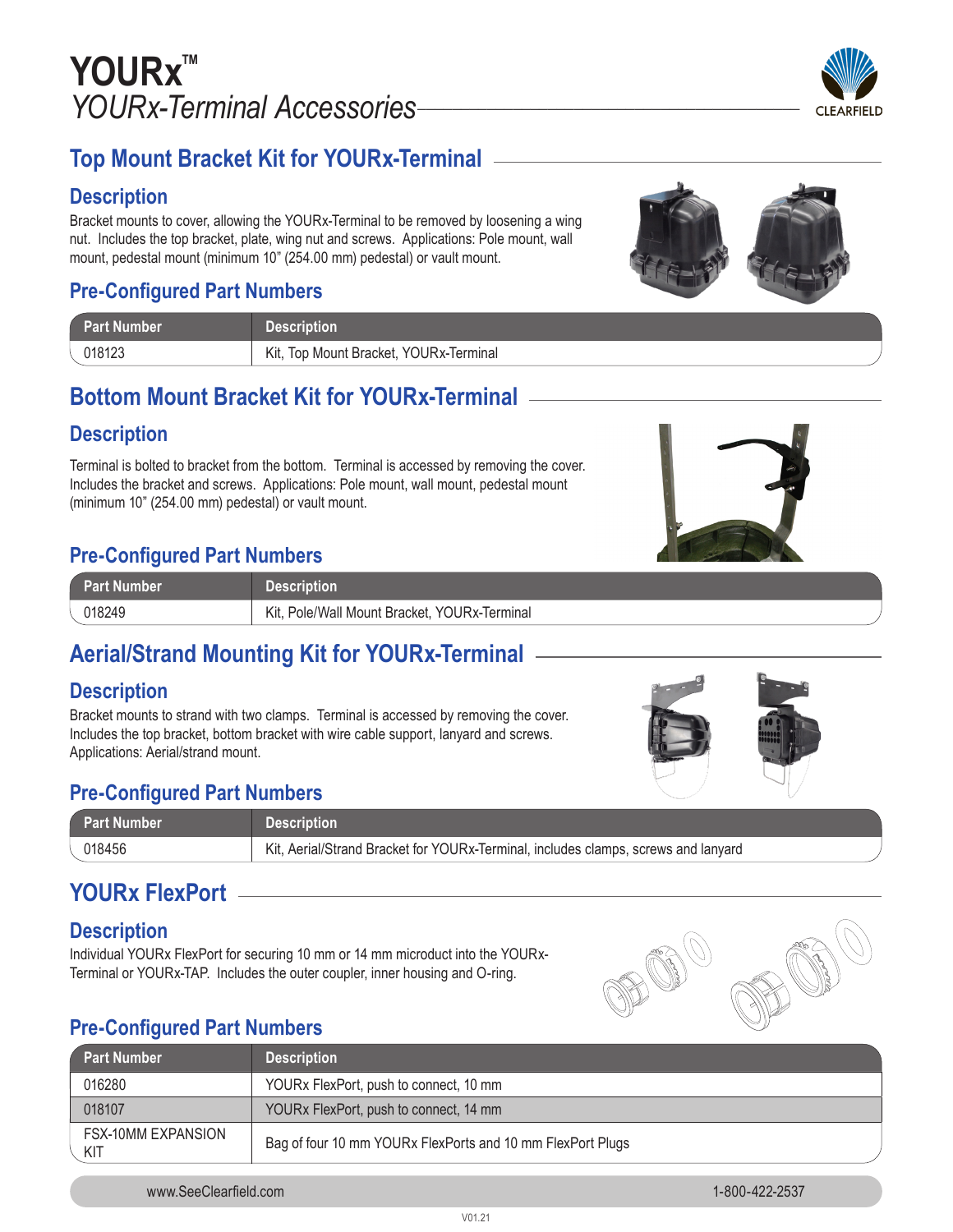# **YOURx™** *YOURx-Terminal Accessories\_\_\_\_\_\_\_\_\_\_\_\_\_\_\_\_\_\_\_\_\_\_\_\_\_\_\_\_\_\_\_\_\_\_\_\_\_\_\_\_\_\_\_\_*



### **Slack Storage Reel for YOURx-Terminal**

#### **Description**

Reel is stored on the inside of the YOURx-Terminal, between the base and the FlexCartridge**™**. The reel will hold up to 10 feet (254.00 mm) of FieldShield® fiber slack.

### **Pre-Configured Part Numbers**

| <b>Part Number</b> | <b>Description</b>                                                   |
|--------------------|----------------------------------------------------------------------|
| FSTX-SLACK-REEL    | Real, slack storage for YOURx-Terminal, holds 10 feed of FieldShield |

### **YOURx FlexPort Filler Plug**

#### **Description**

YOURx FlexPort Filler Plug for 10 mm or 14 mm ports into the YOURx-Terminal or YOURx-TAP. Application: Used for sealing YOURx FlexPort holes if plug on the inside is removed.

### **Pre-Configured Part Numbers**

| Part Number | <b>Description</b>                               |
|-------------|--------------------------------------------------|
| 018664      | YOURx FlexPort Plug, filler for 10 mm cartridges |
| 018665      | YOURX FlexPort Plug, filler for 14 mm cartridges |

### **YOURx Expansion Repair Kit**

#### **Description**

Used to expand or add-drop feeder ports for YOURx-Terminal or YOURx-TAP.

### **Pre-Configured Part Numbers**

| Part Number          | <b>Description</b>                                                                                   |
|----------------------|------------------------------------------------------------------------------------------------------|
| FSX-EXPANSION REPAIR | Expansion, Repair Kit for YOURx-Terminal and YOURx-TAP, Includes four 10 mm YOURx FlexPorts, four 10 |
| KIT                  | mm YOURx FlexPort Plugs, one 14 mm YOURx FlexPort and one 14 mm YOURx FlexPort Plug                  |

### **FieldShield GBLOCK-10MM-04 and GBLOCK-14MM-04**

#### **Description**

Fits around fiber onto duct, providing gas-tight protection. FS-GBLOCK-10MM-04 includes four 10 mm gas blockers and four 3" (76.20 mm) of 10 mm FieldShield Microduct. FS-GBLOCK-14MM-04 includes four 14 mm gas blockers and four 3" (76.20 mm) of 14 mm FieldShield Microduct.



### **Pre-Configured Part Numbers**

| Part Number       | <b>Description</b>                                                              |
|-------------------|---------------------------------------------------------------------------------|
| FS-GBLOCK-10MM-04 | Kit, connector, gas block, 10 mm, with duct; fits cable diameter 3-6 mm; 4 pack |
| FS-GBLOCK-14MM-04 | Kit, connector, gas block, 14 mm, with duct; fits cable diameter 3-6 mm; 4 pack |